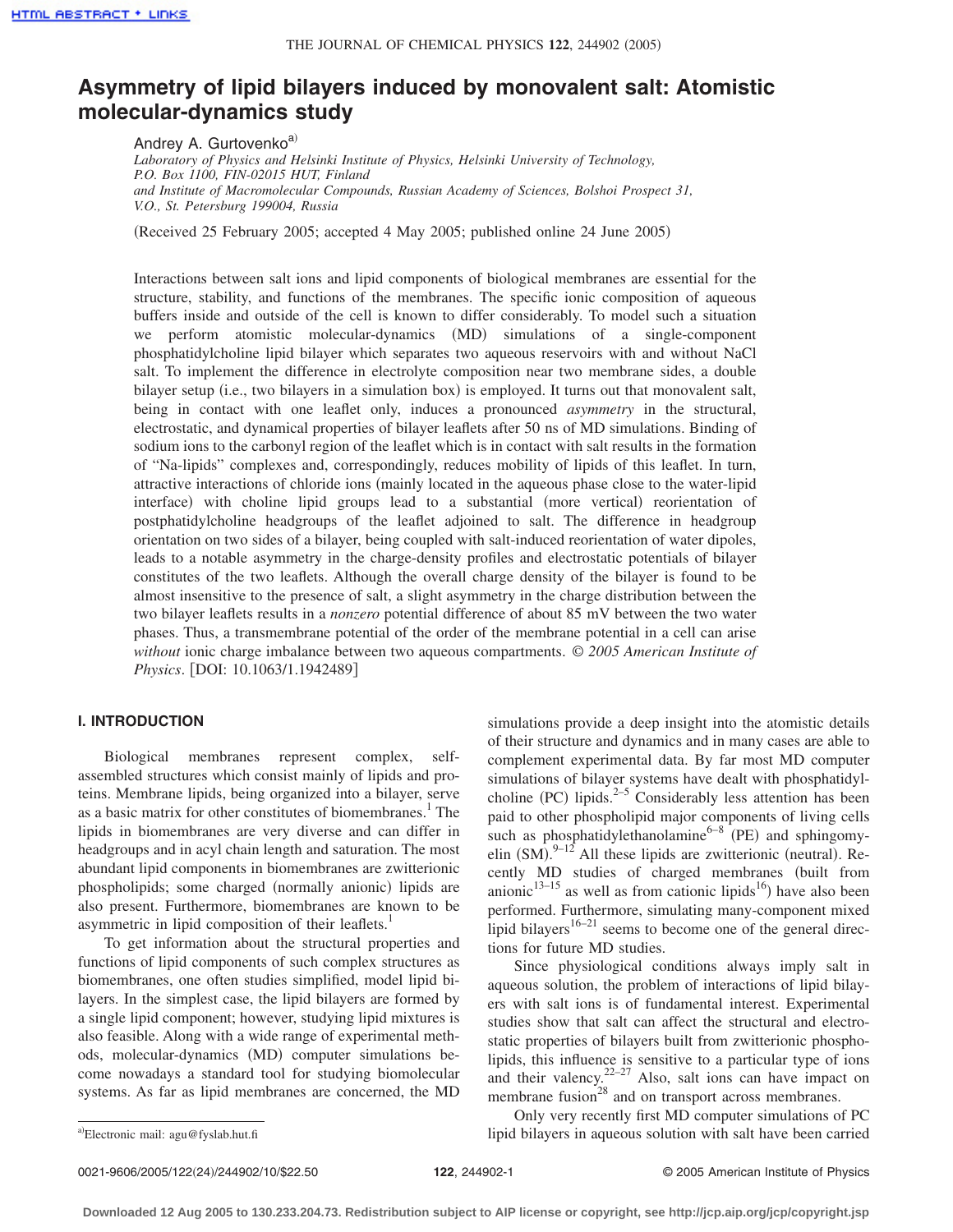

FIG. 1. (Color online). Snapshot of the simulation system: two lipid bilayers, the salt-free water reservoir between the bilayers, and the "outer" water reservoir with NaCl salt (salt ions are shown by van der Waals (vdW) spheres). Shown is the final structure after 50 ns of MD simulations.

out.29,30 The major problem here is that binding of salt ions to a zwitterionic lipid membrane is a very slow process, it requires very long simulation times until the equilibrium state is reached. For instance, the equilibration time needed for a PC lipid bilayer with monovalent salt is found to be about 20 ns (Ref. 29) (and more than 90 ns for divalent salt $30$ ). It was shown that salt alters both the structure and the dynamics of PC lipid bilayers: It decreases the area of a bilayer, enhances the ordering of acyl chains, and slows down the lipid self-diffusion.<sup>29,30</sup>

In this work we focus on another aspect of interactions between lipid membranes and salt. It is related to the very well-known function of biomembranes to serve as a barrier between the cell interior and extracellular fluid. The composition of electrolyte solution inside and outside of the cell is quite different, and, therefore, the influence of salt on the outer and inner leaflets of biological membranes can differ considerably. We also recall that the composition of biological membranes themselves is asymmetric with respect to their inner and outer leaflets, and this makes the situation very complicated.

As a first step towards an understanding of how the asymmetry in composition of electrolyte buffers near two leaflets of lipid membranes affects their structural and dynamical properties, one can start with studying onecomponent lipid bilayers which separate compartments with different salt concentrations. Experimentally, such a situation can be realized for planar bilayer membranes which allow adjustment of electrolyte conditions on each side of the bilayer.<sup>1</sup>

To address this problem, we employ atomistic MD simulations of a phosphatidylcholine lipid bilayer in the liquidcrystalline phase, two leaflets of the bilayer being kept under different salt concentrations. To simplify the situation even more, we assume salt-free aqueous solution from one side of the lipid membrane, while another side is in contact with monovalent salt. A standard setup of MD simulations of lipid bilayers (a bilayer in a box of water) cannot be used for this purpose because of periodic boundary conditions: Salt inserted to one side of the bilayer will eventually diffuse to another side within a nanosecond time span. To overcome the periodicity problem one needs to consider *two* bilayers in a simulation box instead of *one*, see Fig. 1. In our case lipid bilayers in Fig. 1 separate two compartments: The interior ("intracellular fluid") is salt-free aqueous solution and the



FIG. 2. Chemical structure of a zwitterionic dimyristoylphosphatidylcholine (DMPC) lipid considered in this work.

exterior ("extracellular fluid") is aqueous solution with salt note that periodic boundary conditions are applied in all three dimensions). In other words, here we explicitly model the lipid lamellar phase and have independent control over electrolyte conditions on the "inner" and "outer" leaflets of the bilayers. Such a double bilayer setup was used very recently for modeling the transmembrane potential gradient across a phosphatidylcholine bilayer.<sup>31</sup> A similar setup was also employed in recent MD simulations of ion transport through a hydrophobic pore.<sup>32</sup>

Molecular-dynamics simulations of the double bilayer system, see Fig. 1, demonstrate that keeping leaflets of an initially symmetrical, one-component phospholipid bilayer under different electrolyte conditions leads to establishing a pronounced asymmetry of the bilayer after 50 ns of MD simulations. This asymmetry of bilayer's leaflets can be revealed through their structural, electrostatic, and also dynamic properties. As a reference, we also simulated single bilayer systems (with and without salt). A comparison between the properties of leaflets of the resulting asymmetrical lipid bilayer and those of symmetric bilayers (extracted from conventional single bilayer simulations) is discussed.

## **II. MODEL AND SIMULATION DETAILS**

Zwitterionic dimyristoylphosphatidylcholine (DMPC) lipid was used for the bilayer simulations presented here. The DMPC lipid within a united atom representation consists of 46 interaction sites, see Fig. 2. Force-field parameters for the DMPC lipids were taken from the united atom force field of Berger *et al.*<sup>33</sup> This force field was previously validated<sup>34,35</sup> and was shown to reproduce experimentally observed values of the area and of the volume per lipid. $36$  The parameters for this force field are available on-line at http://moose.bio.ucalgary.ca/Downloads/files/lipid.itp. Water was modeled using the simple point charge (SPC) water model.<sup>37</sup> For sodium and chloride ions we used the default set of parameters supplied within the Gromacs force field,  $38.39$  while being aware of the effects of different models for NaCl.<sup>40</sup>

We performed atomistic MD simulations of three different, fully hydrated bilayer systems, their initial configurations were prepared as follows. We started with the equilibrated DMPC bilayer structure taken from Ref. 16 (the pure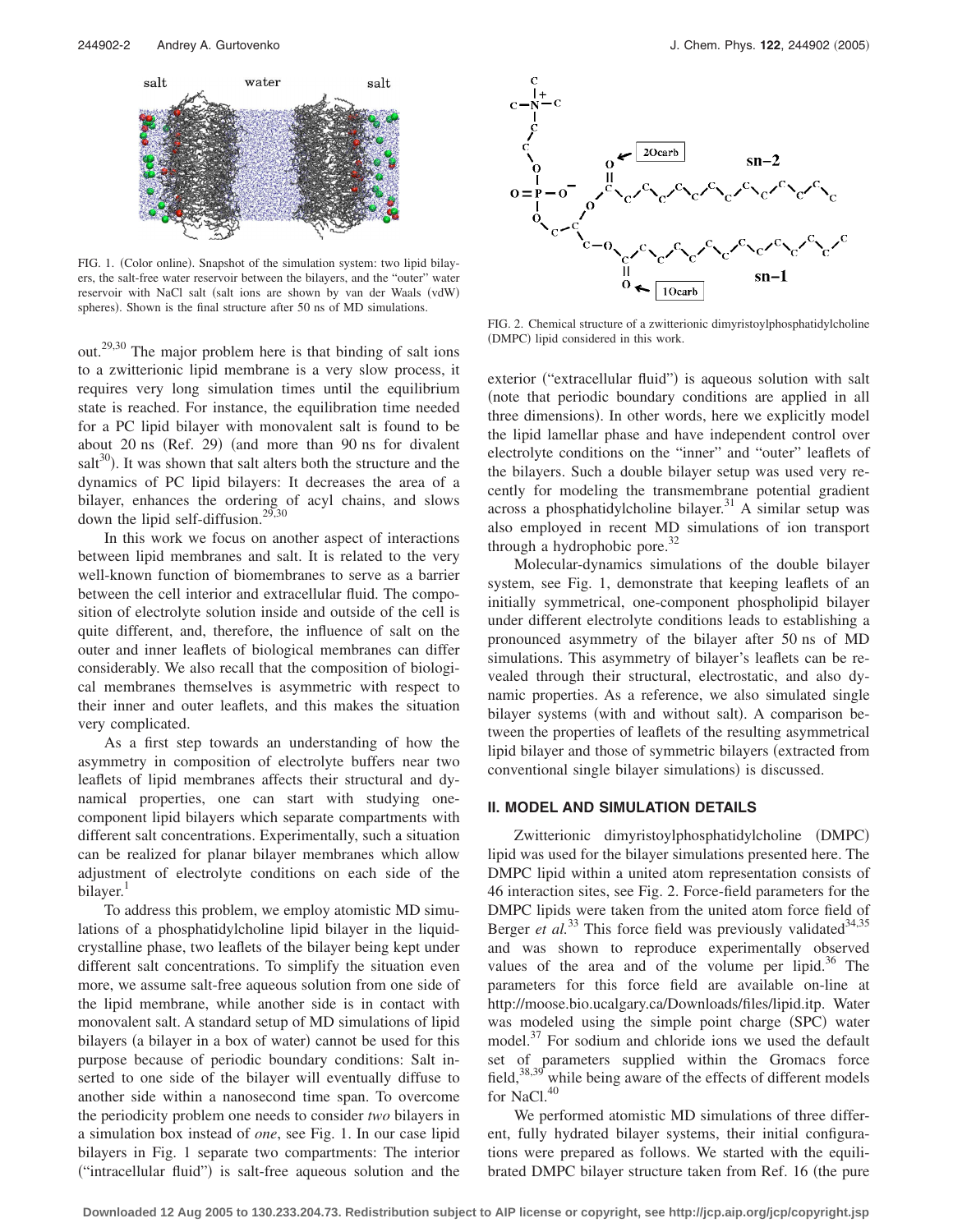TABLE I. Summary of MD simulations of lipid bilayer systems

| System Atoms Lipids Water ions ions |  |    | Na Cl | $\langle A \rangle$<br>$(nm^2)$                                                 | Thickness<br>(nm) |
|-------------------------------------|--|----|-------|---------------------------------------------------------------------------------|-------------------|
|                                     |  |    |       | 2B salt $42\,238$ $256$ $10\,134^a$ $30$ $30$ $0.633 \pm 0.005$ $3.45 \pm 0.03$ |                   |
| 1B water 21 179 128 5097            |  |    |       | 0 0 0.661±0.010 3.35±0.05                                                       |                   |
| 1B salt 21 059 128 5037             |  | 30 |       | 30 $0.609 \pm 0.008$ 3.54 $\pm 0.04$                                            |                   |

<sup>a</sup>This includes 5097 water molecules in the "inner" salt-free compartment and 5037 water molecules along with 30 Na+ and 30 Cl<sup>−</sup> ions in the "outer" electrolyte bath, see Fig. 1.

DMPC bilayer after 20 ns of simulations). This bilayer structure consists of 128 DMPC lipids and 3655 water molecules and is available on-line at http://www.softsimu.org/ downloads.shtml. Because a binding of water molecules by salt ions can decrease the hydration level of lipids, we increased the number of water molecules by a factor of 1.4. The resulting DMPC bilayer, preequilibrated for 1 ns, was then used as our initial configuration for simulations of a single bilayer in salt-free aqueous solution (referred to as 1B\_water system). For salt simulations of a single bilayer, randomly chosen water molecules of the 1B water system were replaced by 30 sodium and 30 chloride ions, corresponding to a NaCl concentration of about 300 mM (referred to as 1B\_salt system). The number of salt ions was chosen to stay not far away from physiological conditions and, at the same time, to provide reasonable statistics. Finally, a double bilayer system was formed by replicating the salt-free bilayer system (1B\_water) along the direction of the bilayer normal. After preequilibrating for 1 ns, 30 Na and 30 Cl ions were added in the outer water compartment (see Fig. 1) in the same fashion as it was done for the 1B salt system. The resulting system (referred to as 2B\_salt system) consists of two DMPC bilayers which separate the inner water bath (water content is the same as that of the 1B\_water system) and the outer water reservoir with salt (salt concentration is the same as that of the 1B\_salt system), see Fig. 1. Note that since periodic boundary conditions were applied in all three dimensions, the words inner and outer are used (here and below) just for the sake of convenience. Details related to all simulated systems are summarized in Table I.

The Lennard-Jones interactions were cut off at 1 nm without a shift or switch function. Since truncations of longrange electrostatic interactions are known to lead to artifacts in  $MD$  simulations of phospholipid bilayers,  $41-44$  the electrostatic interactions were handled using the particle-mesh Ewald (PME) method.<sup>45</sup> The simulations were performed in the *NpT* ensemble. The temperature was kept constant using a Berendsen thermostat $46$  with a coupling time constant of 0.1 ps. Lipid molecules and water along with salt ions were separately coupled to a thermostat. All the simulations were done at a temperature of 323 K, such that the bilayers are in the liquid-crystalline phase (the main transition temperature of a DMPC bilayer is  $297 \text{ K}$ ).<sup>47</sup> Pressure was controlled by a Berendsen barostat<sup>46</sup> with a coupling time constant of 1.0 ps.

All bond lengths of the lipid molecules were constrained using the LINCS algorithm,  $48 \text{ m}$  whereas the SETTLE algorithm<sup>49</sup> was used for water molecules. The time step of 2 fs was used. All simulations were performed using the GROMACS



FIG. 3. Time evolution of coordination numbers  $N_C$  of sodium ions with lipid carbonyl oxygens and with water oxygens for the 2B\_salt system.

package.38,39 All three bilayer systems were simulated for 50 ns each, only last 20 ns of the trajectories were used for analysis (see below). Each simulation was run on a PC with a single 3, 2-Ghz Pentium 4 processor. For our biggest 2B salt system of  $\sim$ 42 000 atoms each nanosecond required about 55 h of computation time.

#### **III. RESULTS AND DISCUSSION**

#### **A. Equilibration, area per lipid, and bilayer thickness**

As was emphasized in the Introduction, the system equilibration is of main concern in simulating zwitterionic lipid bilayers with salt. In Refs. 29 and 30 the authors demonstrated that the slowest processes in such systems are associated with the binding of cations to lipid carbonyl oxygens. Therefore, here we use the coordination numbers of sodium ions with some principal oxygens in the system to monitor the system equilibration.

In Fig. 3 we present the time evolution of coordination numbers  $N_C(t)$  of sodium ions with lipid carbonyl oxygens (oxygens denoted as 1Ocarb and 2Ocarb in Fig. 2) and with water oxygens for leaflets of the 2B\_salt system, which are in contact with salt. Coordination numbers were calculated by counting the total numbers of oxygens in question within the first hydration shell of Na; the shell radius was extracted from corresponding radial distribution functions and was found to equal 0.31 nm. As it is seen in Fig. 3, in the course of simulations sodium ions bind to lipid carbonyl oxygens; at the same time they loose water molecules from their first hydration shell. This process requires about 25 ns. The very similar picture was also found for the single lipid bilayer with salt (1B\_salt) in agreement with previous studies.<sup>29,30</sup> Thus, for each simulated system only last 20 ns (out of 50 ns) are used for subsequent analysis.

One of the fundamental structural characteristics of lipid bilayers is the average area per lipid,  $\langle A \rangle$ , which can be measured rather accurately through experiments on model lipid membranes.<sup>50</sup> From computational point of view, it is crucial for validating the model. For the salt-free DMPC bilayer (1B\_water) the average area per lipid was found to have a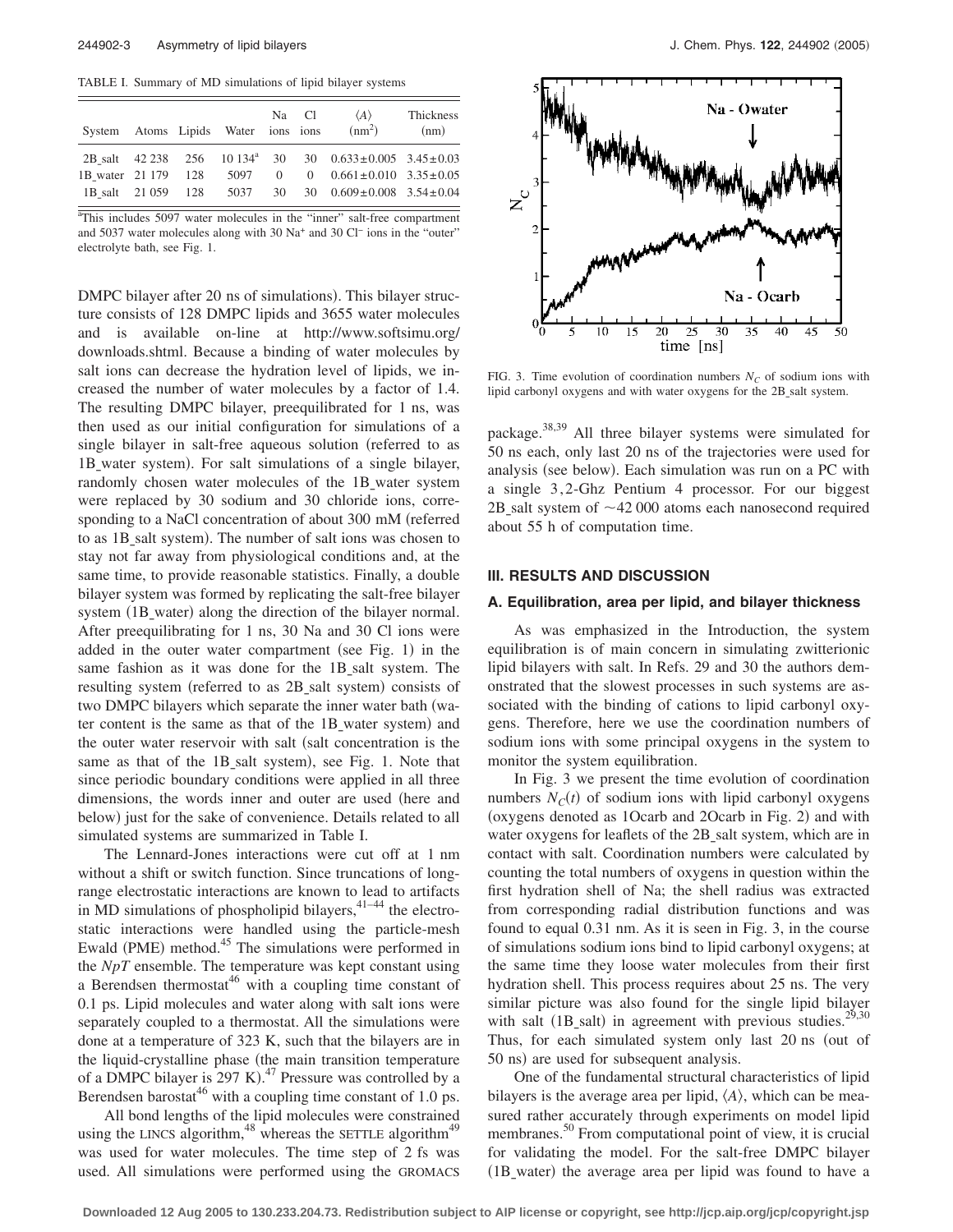value of  $\langle A \rangle = 0.661 \pm 0.010$  nm<sup>2</sup>, see Table I. As far as experimental data on the area per lipid are concerned, for the fully hydrated DMPC bilayer at 323 K values of 0.629, 0.654, and 0.703  $\text{nm}^2$  have been reported, see Refs. 51–53, respectively. Therefore, the model used in our study is able to reproduce rather well the experimentally observed values of  $\langle A \rangle$  for salt-free DMPC bilayers.

Adding monovalent salt to a lipid bilayer (1B salt system) leads to the compression of the bilayer (by about 8%, see Table I) because of the complexation of sodium ions with lipid molecules, this finding being in very good agreement with previously reported computational results.<sup>29</sup> Now, in the case when salt is added to one leaflet only (2B\_salt system), the observed bilayer compression is roughly *twice* smaller, see Table I. This is something what one can expect because sodium ions bind to lipids of the outer leaflet only. Similar to previous studies,  $2^{9,54}$  the bilayer compression is accompanied by the enhanced ordering of acyl lipid chains in a leaflet which is in contact with salt.

We note that the inner (salt-free) leaflet of the 2B\_salt bilayer system also gets compressed since the inner and the outer leaflets are two parts of the same bilayer. This leads, in turn, to the fact that nonpolar hydrocarbon chains of lipids in the salt-free leaflet of the 2B\_salt system are more ordered as compared to those in the leaflets of the salt-free single bilayer (1B\_water system). This effect is, however, a consequence of an artificial coupling between the two leaflets in bilayer simulations and should be considered as an artifact arising from the simulation setup.

The effect of salt on the bilayer thickness is also of some interest. The thickness is measured as the average P–P distance between phosphorous atoms of the two monolayers. For the fully hydrated DMPC bilayer in salt-free solution (1B\_water system) the P-P distance was found to be  $3.35\pm0.05$  nm. NaCl salt, being added to a single bilayer (1B\_salt system), increases the bilayer thickness by 0.19 nm, see Table I, in full agreement with the findings of Ref. 29, where this increase was attributed to the electrostatic repulsion between two monolayers which became positively charged after the binding of sodium ions. $^{29}$  When NaCl salt is added to one bilayer leaflet only (2B\_salt system), the bilayer thickness is found to be intermediate between those of single bilayers with and without salt. We also measured the average thickness of each leaflet independently (with respect to the bilayer center) and found essentially the same increase (by about 0.05 nm) in the thickness for both inner (salt-free) and outer (in contact with salt) leaflets. Since for our 2B\_salt system sodium ions bind to the outer leaflet only, the increase in the bilayer thickness cannot be explained by the above-mentioned electrostatic repulsion between two positively charged monolayers.29 Therefore, the observed changes in the membrane thickness are presumably due to the decrease in the area per lipid coupled with the enhanced ordering of acyl lipid chains, i.e., result from the lipidsodium complexation.

#### **B. Ion binding**

To quantify locations of salt ions in the 2B salt bilayer, we calculated the number density profiles for different con-



FIG. 4. Scaled number densities  $\rho_N(z)$  for the 2B\_salt system. (Top): Number density profiles for lipids, salt ions, and water. (Bottom): Number density profiles for nitrogen and phosphorous atoms of lipid headgroups and for lipid carbonyl oxygens. The case  $z=0$  corresponds to the center of the bilayer; all the number densities are averaged over two bilayers.

stituents of the system. In Fig. 4 we plot the number densities reduced for clarity's sake by the maximal values of the densities of corresponding constituents) for the 2B\_salt bilayer (salt is located on the left side from the bilayer center,  $z=0$ ). First of all, one sees a clear signature of the sodium-lipid complexation: Sodium ions penetrate deep into the carbonyl region of the outer (in contact with salt) leaflet, the corresponding peak of the sodium number density almost exactly coincides with those of lipid carbonyl oxygens, 1Ocarb and 2Ocarb. It is in great contrast with chloride ions which are mainly located in bulk water in some 0.5 nm from the waterlipid interphase, see Fig. 4. Furthermore, it is seen that the outer and the inner leaflets are asymmetrical. The average distance between phosphorous and nitrogen atoms of the outer (in contact with salt) leaflet is clearly larger than that of the inner salt-free leaflet; this is a sign of the salt-induced reorientation of phosphatidylcholine headgroups (see Sec. III C). Also, in the inner, salt-free leaflet the lipid carbonyl oxygens (1Ocarb) of  $sn-1$  acyl chains are located deeper than those of  $sn-2$  chains (2Ocarb); this is also the reason why sodium ions, being added to a bilayer system, bind mostly to the *sn*-2 carbonyl oxygens, which are easier to access data not shown). In contrast, the number density peaks for carbonyl oxygens of both acyl chains are almost indistinguishable in the outer leaflet which is contact with salt, see Fig. 4.

Now we turn to the detailed analysis of the Na-lipid complexation. The temporal behavior of the coordination number of sodium ions with lipid carbonyl oxygen atoms in Fig. 3 was computed by means of the averaging over all Na ions in the system. To obtain the actual average number of lipids bound to a sodium ion one needs to make the averaging only over sodium ions which have lipid carbonyl oxygens in the first coordination shell. This gives us  $2.89 \pm 0.17$ lipids for the outer leaflet of the 2B salt system (last 20 ns of the trajectory are used for the averaging). For a single bilayer system (1B\_salt) we found the very close value of the aver-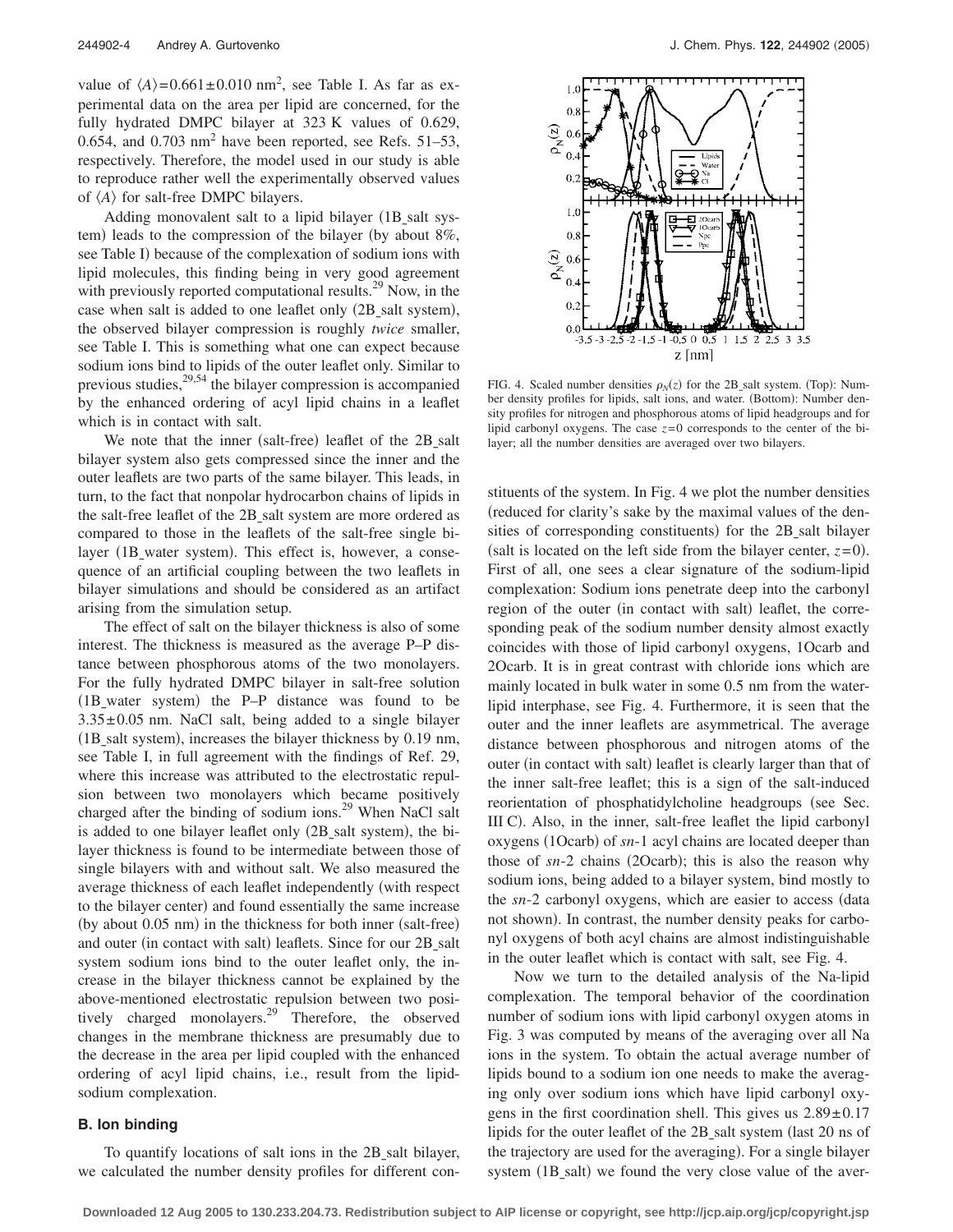

FIG. 5. Coordination numbers  $N<sub>C</sub>(z)$  of sodium ions with lipid carbonyl oxygens, with water oxygens, and with chloride ions as a function of distance  $z$  from the bilayer center  $(2B_s$ salt system).

age coordination number of Na ions with lipid carbonyl oxygen atoms, namely,  $2.85 \pm 0.18$ . This means that in both cases a sodium ion binds on average to *three* lipid molecules. This is in agreement with the results of Ref. 29 where the binding of a sodium ion to three PC lipids was also observed. Another recent computational study<sup>54</sup> revealed that only two dipalmitoylphosphatidylcholine (DPPC) lipid molecules are bound (on average) to each Na ion. We note, however, that the time scales of the simulations in Ref. 54 were rather short: The total simulation time was 10 ns and the last 5 ns were used for analysis. Repeating our measurements for the 1B salt system with the use of the same time scales as those in Ref. 54 gives the average coordination number Na-Ocarb equal to 2.28, which is considerably smaller than  $\langle N_C \rangle$  measured after the equilibration has been established (i.e, after 30 ns).

To illustrate how coordination numbers of sodium ions vary within the bilayer system, in Fig. 5 we plot various sodium  $N<sub>C</sub>$  with lipid carbonyl oxygens, with water oxygens, and also with Cl ions as a function of distance *z* from the bilayer center for the outer leaflet of the 2B<sub>salt bilayer.</sub> It is seen that when a sodium ion goes through a water-lipid interface  $(z \sim 2$  nm), it starts to loose its coordinated water. At the same time, the coordination of Na with lipid carbonyl oxygens goes up and approaches its maximal value at around 1.2 nm from the center of the bilayer, see Fig. 5. Note that the maximal values of the coordination number Na-Ocarb is equal to 3.32, i.e., exceeds the corresponding average value  $\langle N_C \rangle \approx 2.89$ . For the single bilayer system (1B\_salt) we found similar results. As for chloride ions, they have no influence on the binding of Na ions inside of the bilayer because they are coordinated with Na mainly in bulk water, rather far away from the water-lipid interface, see Figs. 4 and 5.

Of particular interest is more detailed analysis of the sodium-lipid complexation. Since a sodium ion binds on average to three lipid molecules, one can expect that the sodium-lipid complexes are formed by three lipids, see also Ref. 29. This is, however, a simplified, "averaged" picture. In Fig. 6 we plot fractions of lipids involved in Na-lipid complexes of various types. For a conventional single bilayer with NaCl (1B\_salt system) we found that about 56% of all lipids are not bound to sodium ions (sodium-lipid complex of



FIG. 6. Details of Na-lipid complexation. Shown are the average fractions of lipid molecules involved in sodium-lipid complexes of various types: "0" means that lipids are not bound to sodium ions, "1" corresponds to a sodium ion bound to a single lipid, "2" means that a sodium ion forms a complex with two lipids, etc. For comparison, results for the double bilayer (gray) as well as for the single bilayer with salt (white) are shown.

type "0"). This is in good agreement with the results of MD simulations of PC bilayers in aqueous solution with similar NaCl concentration.<sup>29</sup> The majority of lipids bound to sodium ions in the 1Bsalt system is indeed organized into complexes consisting of three lipids (lipid fraction 0.25). However, there are also a substantial number of lipids which are involved in complexes of other types, these complexes are formed by two and by four lipids with fractions equal to 0.07 and 0.11, respectively. This result is not very unexpected and does not contradict with the fact that the average coordination number of sodium ions with lipid carbonyl oxygens is about 3: Lipids organized into complexes of two and of four lipids, being presented in the bilayer in ratio 1:2, indeed lead to the situation when a sodium ion binds *on average*) to three lipids.

It turns out that the distribution of lipids over various types of Na-lipid complexes differs for the system with an asymmetric setup of electrolyte solution (2B\_salt system), see Fig. 6. First, the fraction of nonbound lipids, 0.58, in its outer leaflet (which is contact with salt) is slightly larger than that for the 1B\_salt system. Second, the main contribution to the sodium-lipid complexation is provided by complexes of three lipids as well as of four lipids with lipid fractions given by 0.19 and 0.16, respectively. Thus, despite of approximately the same average coordination number Na-Ocarb, the organization of lipids into complexes is found to be notably different for the 2B\_salt and for the 1B\_salt systems. This can be associated with the difference in their area per lipid, see Table I, and in the packing of lipids: The outer leaflet of the 2B salt system is less compressed as compared to that of the single bilayer with salt (1B\_salt), and its lipids have more freedom for rearrangements.

#### **C. Orientation of lipid headgroups**

Headgroups of DMPC lipids are zwitterionic and possess a dipole moment along the *P*–*N* vector, see Fig. 2. The orientation of the headgroups with respect to the outward bilayer normal is of particular interest since it contributes to the electrostatic potential across a lipid monolayer. For inner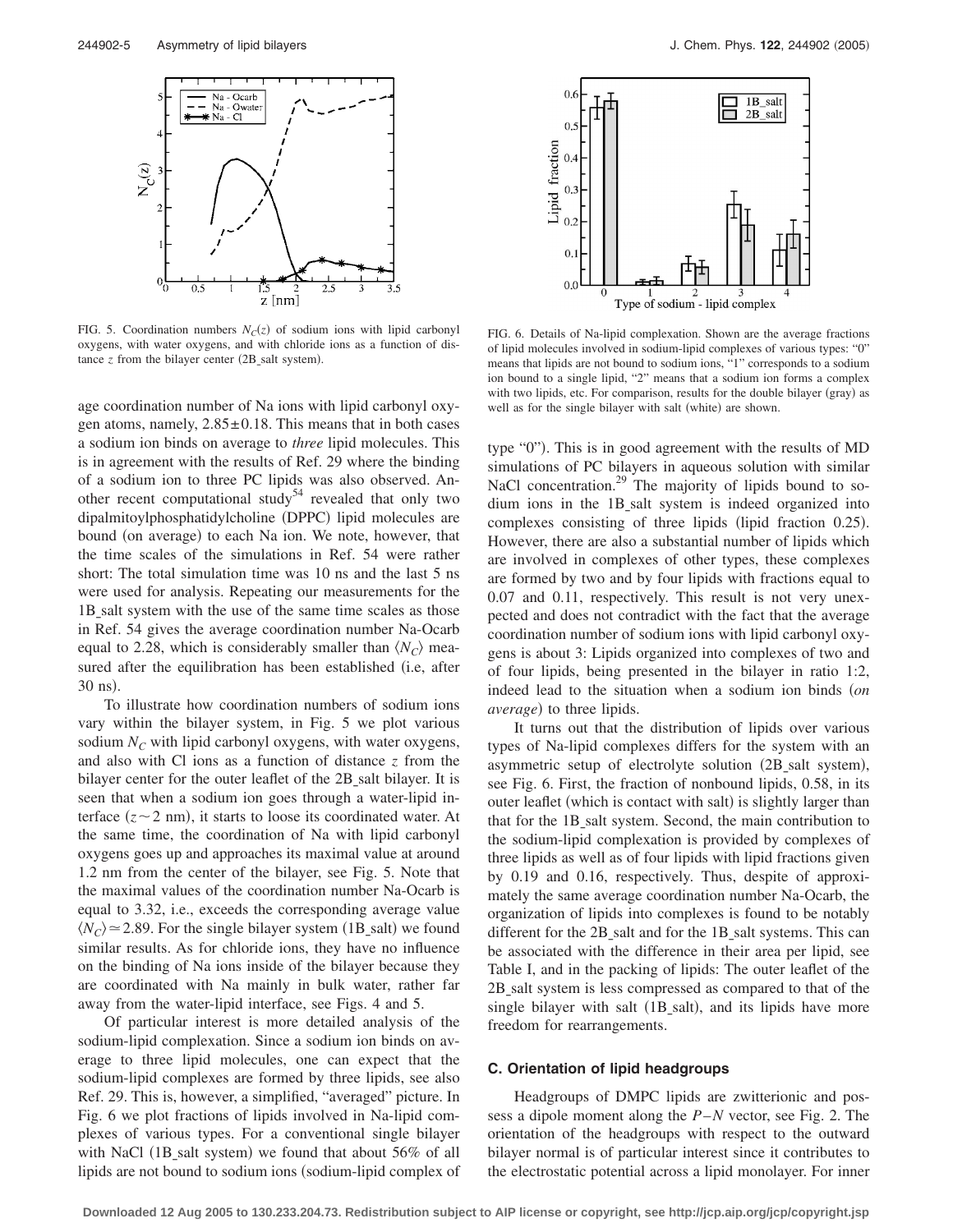

FIG. 7. Distribution function  $P(\alpha)$  of the angle  $\alpha$  between the *P*–*N* vector of DMPC headgroups and the outward bilayer normal. Shown are results for the inner (solid line) and for the outer (dashed line) leaflets of the 2B\_salt system.  $P(\alpha)$  is given in arbitrary units.

and outer leaflets of the 2Bsalt bilayer, Fig. 7 shows the distribution function  $P(\alpha)$  for the angle  $\alpha$  between the  $P-N$ vector and the outward bilayer normal. One sees a pronounced asymmetry in the PC headgroup orientation induced by monovalent salt: The maximum of the angle distribution  $P(\alpha)$  for the outer leaflet (which is contact with salt) is shifted to smaller angles as compared to that for the inner, salt-free monolayer, see Fig. 7. The average values of the angle  $\alpha$  are found to be (79.8°  $\pm$ 1.2°) and (70.7°  $\pm$ 1.3°) for the inner and the outer leaflets, respectively. Thus, monovalent salt results in a considerable reorientation of the PC headgroups.

Interestingly, this headgroup reorientation turns out to be rather robust to the change in the area per lipid. For the 1Bsalt bilayer which has the area per lipid smaller than that of the 2B\_salt bilayer, see Table I) one has  $\langle \alpha \rangle = (70.6^{\circ} \pm 1.4^{\circ})$ ; this coincides with  $\langle \alpha \rangle$  for the outer leaflets of the double bilayer system. In turn, for the salt-free single bilayer (1B\_water) we found  $\langle \alpha \rangle = (79.2^\circ \pm 1.3^\circ)$ . Note that this value is in agreement with the experimental data<sup>55,56</sup> and with MD simulations of phosphatidylcholine lipid bilayers under salt-free conditions.<sup>5</sup>

The observed reorientation of the zwitterionic PC headgroups under the influence of salt agrees well with the computational results of Refs. 29 and 30, where it was demonstrated that both monovalent and divalent salt made lipid headgroups more vertically oriented. We note that such a re-orientation was not observed in Ref. 54; this, however, may be again attributed to rather short time scales (see also Sec. III B). Another MD study of palmitoyloleoylphosphatidylcholine (POPC) lipid bilayers<sup>58</sup> reported large local changes in headgroup tilt induced by salt ions; the average value of the tilt was found to be almost unchanged, though. A direct comparison of that work with our study is, however, rather difficult because another force field (all-atom CHARMM force field) and another ensemble (NAP<sub>*N*</sub>T ensemble implying constant surface area) were used. $58$  Furthermore, the simulation time was again very short (5 ns).



FIG. 8. (Top): The headgroup tilt angle  $\alpha$  averaged over lipid headgroups which have salt ions within a certain distance as a function of this distance for the outer leaflet of the 2B\_salt bilayer. The "headgroup-ion" distance is defined as  $(Na^+ - P_{pc})$  and  $(Cl^- - N_{pc})$  distances for sodium and chloride ions, respectively. (Bottom): The corresponding average number of lipids having salt ions within a certain distance from their headgroups. Shown are results for "free" sodium ions in bulk water (dashed lines) and for chloride ions (solid lines).

affect the orientation of the PC headgroups in the outer leaflet of the 2B\_salt bilayer. Because of the strong binding of sodium ions to the carbonyl region of the outer leaflet, "free" Na ions in bulk water should be distinguished from those bound to the membrane. As far as sodium ions in *bulk water* are concerned, they are found to have a rather weak effect on the headgroup tilt as it is seen in Fig. 8 (top), where we plot the average headgroup tilt  $\langle \alpha \rangle$  as a function of a headgroupion distance in the outer leaflet (more specifically,  $Na^+ - P_{nc}$ and  $Cl^- - N_{pc}$  distances for sodium and chloride ions, respectively). When a sodium ion from bulk water approaches a headgroup (at distances smaller than 1 nm), it causes a slight increase in the angle between the headgroup dipole vector and the outward bilayer normal (see also Ref. 58). It has to be noted, however, that the number of lipid headgroups which have such sodium ions within a certain distance is small and their contribution to the overall headgroup orientation is, therefore, not very significant, see Fig. 8 (bottom). The latter is, to some extent, a consequence of salt concentration considered: On average, about 10 sodium ions (out of 15) are found to bind to lipids of the outer leaflet. Therefore, there are only a few sodium ions in bulk water.

Surprisingly, sodium ions *bound* to carbonyl lipid oxygens do not have a strong influence on the headgroup tilt either. In Fig. 9 we plot the average angle between the *P*–*N* vector of PC headgroups and the outward bilayer normal for various types of lipid-sodium ion complexes in the outer leaflet. It is seen that the formation of the lipid complexes does not lead to a notable reorientation of the corresponding lipid headgroups as compared to free lipids (lipid complex of type  $0$  in Figs. 9 and  $6$ ).

In contrast, the effect of chloride ions on the headgroup tilt turns out to be significant. As discussed in Sec. III B, chloride ions do not penetrate deep into the membrane and

Now we turn to a more detailed analysis of how salt ions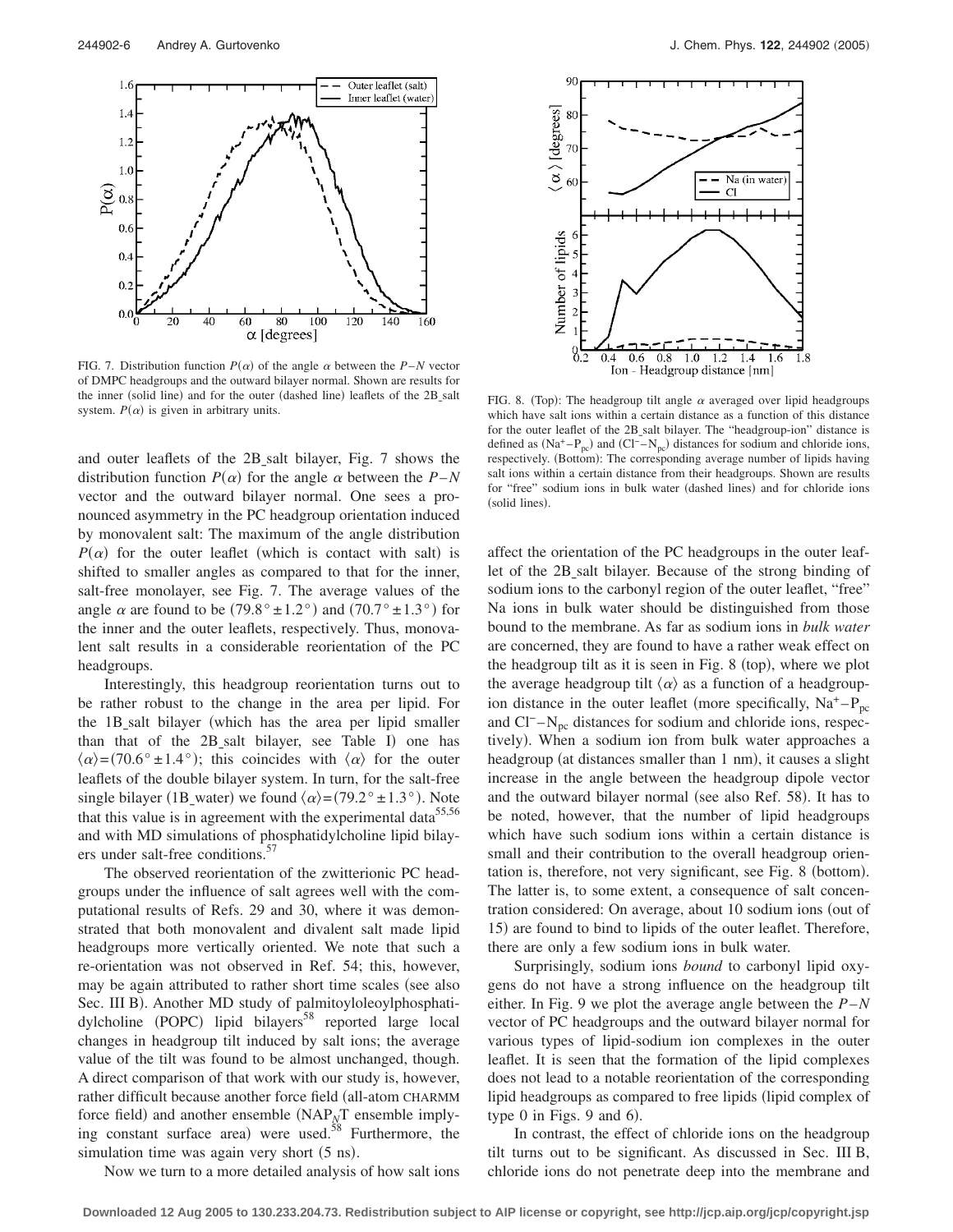

FIG. 9. The average angle  $\langle \alpha \rangle$  between the *P–N* vector of PC headgroups and the outward bilayer normal for lipids involved in various types of lipidsodium ion complexes in the outer monolayer of the 2B\_salt system (see Fig. 6 for a detailed description of the types of the lipid complexes). Results for the case when a sodium ion binds to a single lipid (lipid complex of type "1") are not included because its contribution is negligible and the corresponding data are very noisy.

are mainly located in bulk water, see Fig. 4. Therefore, the average number of lipids which have Cl ions within a certain distance from their headgroups is considerable, see Fig. 8 (bottom). Remarkably, a chloride ion approaching a nitrogen of a PC headgroup results in a systematic decrease in the average angle  $\langle \alpha \rangle$  between the headgroup *P*–*N* vector and the outward monolayer normal as seen in Fig. 8 (top). Our finding is in agreement with the computational results of Ref. 58.

To illustrate the influence of Cl ions in another way, we classified all lipid headgroups of the outer leaflet as follows: Lipids which do not have chloride ions within 1 nm from their headgroup nitrogens and lipids which have 1 or 2 chloride ions within the same distance from Npc. It turns out that if a Cl ion approaches a headgroup nitrogen closer than 1 nm, the headgroup tilt angle  $\langle \alpha \rangle$  decreases by about 12°, see Fig. 10. This pronounced effect seems to be caused by



FIG. 10. (Top): The average angle  $\langle \alpha \rangle$  between the *P*–*N* vector and the outward bilayer normal for lipids which have 0, 1, and 2 cloride ions within 1 nm of their headgroup nitrogens. (Bottom): The corresponding average numbers of such lipids. Shown are results for the outer leaflet of the 2B\_salt system.



FIG. 11. (Top): Charge densities  $\rho(z)$  across the 2B\_salt bilayer due to lipids (solid line), water (dashed line), sodium ions (stars), and chloride ions (open circles). (Bottom): The total charge density across the 2B\_salt bilayer. The case  $z=0$  corresponds to the center of the bilayer; all the charge densities are averaged over two bilayers.

electrostatic attraction between Cl<sup>−</sup> and  $N<sub>pc</sub>$ .

To conclude, we note that all the results found for the orientation of the PC headgroups in the outer leaflet of the 2B salt system also hold for a single lipid bilayer in aqueous solution with salt (1B\_salt system).

## **D. Electrostatic potential and orientation of water molecules**

The asymmetry induced by monovalent salt is clearly seen by inspecting the partial charge densities due to different constitutes of a bilayer system, see Fig. 11 (top). The charge densities were calculated in the same fashion as the number density profiles in Fig. 4; furthermore, due to the noise, the data were smoothed by means of spline approximation.59 To compensate negative charges of chloride ions close to the water-lipid interface the charge-density peak of choline lipid groups in the outer leaflet becomes considerably higher than that for the salt-free inner leaflet. In turn, the depth of the charge-density minimum related to negatively charged phosphate groups increases to compensate positive charges of sodium ions penetrated deep into the outer leaflet. All in all, salt ions lead to a notable difference in the charge-density profiles of phosphatidylcholine lipids on two sides of the 2B salt membrane.

As it is seen in Fig. 11 (bottom), the total charge density of the 2Bsalt bilayer turns out to be nearly symmetrical, though. This means that the above-mentioned considerable changes in the charge distributions of zwitterionic lipids result in almost full compensation of the effects induced by salt ions and by reoriented water molecules. However, some subtle differences still exist because of a small charge imbalance in the lipid-water interface of the outer leaflet.

We also computed the electrostatic potential  $V(z)$  across the bilayer by twice integrating the charge density, see Fig. 12. The electrostatic potential was taken to be zero at the center of the bilayer  $(z=0)$  and was averaged over two bi-

**Downloaded 12 Aug 2005 to 130.233.204.73. Redistribution subject to AIP license or copyright, see http://jcp.aip.org/jcp/copyright.jsp**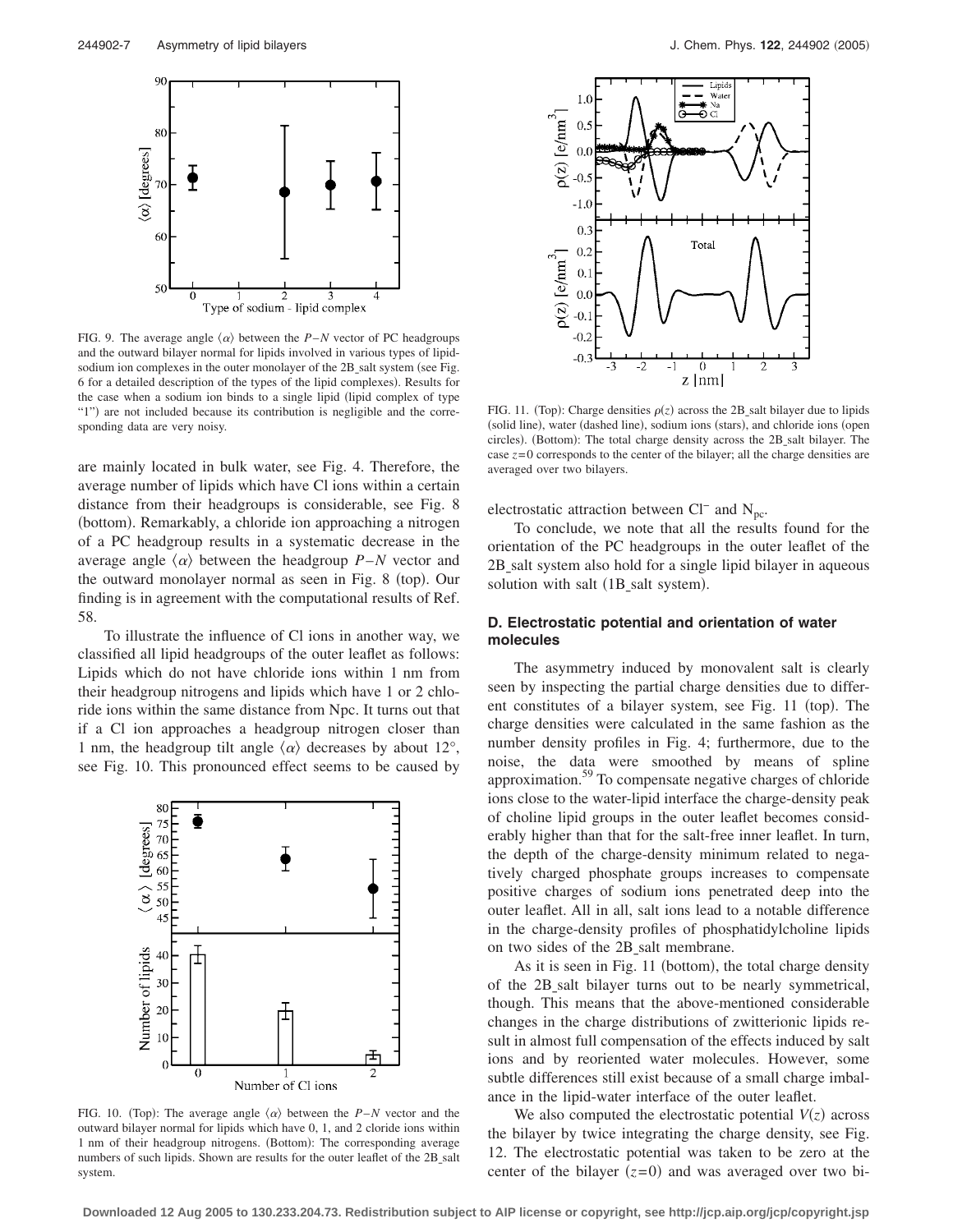

FIG. 12. (Top): Componentwise contributions to the electrostatic potential  $V(z)$  across the 2B\_salt bilayer due to lipids (solid line), water (dashed line), Na (stars), and Cl (open circles) ions. (Bottom): The total electrostatic potential  $V(z)$  across the 2B\_salt bilayer. The electrostatic potential is taken to be zero at the center of the bilayer  $(z=0)$  and is averaged over two bilayers.

layers of the 2B<sub>salt</sub> system. Again, the componentwise contributions to the  $V(z)$ , see Fig. 12 (top), considerably differ for the inner and for the outer leaflets. Salt ions induce the potential increase due to lipid headgroups and the potential drop due to reoriented water molecules when compared with the salt-free inner leaflet. The same was also found for single bilayer systems upon adding salt (1B water and 1B salt systems). These findings agree with the results of Ref. 29 (note the difference in the definition of zero of the potential). Similar to the charge-density profiles, the *total* electrostatic potential  $V(z)$  across the 2B<sub>-</sub>salt lipid bilayer turns out to be not very sensitive to salt, see Fig. 12 (bottom), in agreement with recent experimental $^{60}$  and computational studies.<sup>29,54</sup>

For the salt-free inner leaflet of the 2B\_salt bilayer (as well as for a single DMPC bilayer without salt, 1B\_water) we found that the overall difference in the potential between the bilayer center and the water phase is about 550 mV, see Fig. 12 (bottom), which is in agreement with previous computational studies.<sup>16,57,61,62</sup> Experimental data<sup>60,63–66</sup> for phospholipid membranes scatter from 200 to 600 mV. For a single bilayer system (1B\_salt) the presence of 0.3 M of NaCl is found to increase the total electrostatic potential of a *mono*layer up to 645 mV (data not shown). This effect was also observed in previous MD simulation studies;  $2^{9,54}$  it seems to be slightly dependent on salt concentration.<sup>29</sup> Similar potential increase (up to  $635$  mV) is found for the outer  $2B$ \_salt leaflet which is in contact with salt, see Fig. 12 (bottom) at  $z < 0$ .

The increase in the total electrostatic potential of the outer monolayer with respect to the salt-free monolayer results in a *nonzero* potential difference between two phases, see Fig. 12 (bottom). The origin of the nonzero transmembrane potential is a net dipole moment induced on the 2B salt lipid bilayer due to a slight asymmetry of the charge distribution between the two leaflets, see Fig. 11 (bottom).



FIG. 13. Average orientation of water molecules with respect to the outward bilayer normal for the 2B salt system, see text for details. The case  $z=0$ corresponds to the center of the bilayer; salt is located at  $z < 0$ . Since the number of water molecules inside the bilayer is very small, data for  $|z|$  < 1 are noisy and not shown.

Remarkably, this transmembrane potential  $\Delta V$  is found to be  $85 \pm 10$  mV, i.e., turns out to be close to typical values of membrane potentials in a cell. Therefore, as we demonstrated, a nonzero transmembrane potential can arise in the *absence* of any ionic charge imbalance between two water compartments (compare with Ref. 31).

In addition, we computed the average orientation of water molecules on both sides of the 2B salt bilayer, see Fig. 13. Bulk water in the salt-free compartment  $(z>0)$ , being far away from the water-lipid interface, does not have a preferred orientation, i.e.,  $\langle \cos \phi \rangle = 0$  at  $z > 2.5$  nm, where  $\phi$  is the angle between the water dipole vector and the outward bilayer normal. Close to the interface, water molecules get oriented in such a way that their dipoles point toward the bilayer center, i.e.,  $\langle \cos \phi \rangle \langle 0$ . This ordering is normally attributed to the hydrogen bonding between oxygens of phosphatidyl lipid groups and water hydrogens. $42,67$ 

In the outer leaflet  $(z < 0)$  the presence of salt changes the orientation of water molecules close to the water-lipid interface as compared to the salt-free inner leaflet, see Fig. 13: At distances larger than 2.25 nm from the center of the 2Bsalt bilayer one sees that the average direction of the water dipoles gets inverted, i.e.,  $\langle \cos \phi \rangle$  becomes positive, see also Ref. 58. Thus, there is an evident difference in the orientation of water molecules on both sides of the 2B salt bilayer, which is directly related to an asymmetric setup in electrolyte composition of the outer and the inner compartments, see Fig. 1.

## **E. Lateral diffusion**

To conclude, it is worthwhile to discuss dynamical properties of lipids of a bilayer with the asymmetric electrolyte composition. To quantify the motions of lipids in the bilayer plane, we calculated the mean-square displacements  $\langle [r(t)]^2 \rangle$ of the center-of-mass (C.M.) positions of lipids in the inner and in the outer monolayers of the 2B salt bilayer, see Fig. 14. To improve accuracy, we divided the overall production run of 20 ns into two pieces; for every piece of 10 ns we computed  $\langle [r(t)]^2 \rangle$  up to *t*=5 ns. Furthermore, the effects of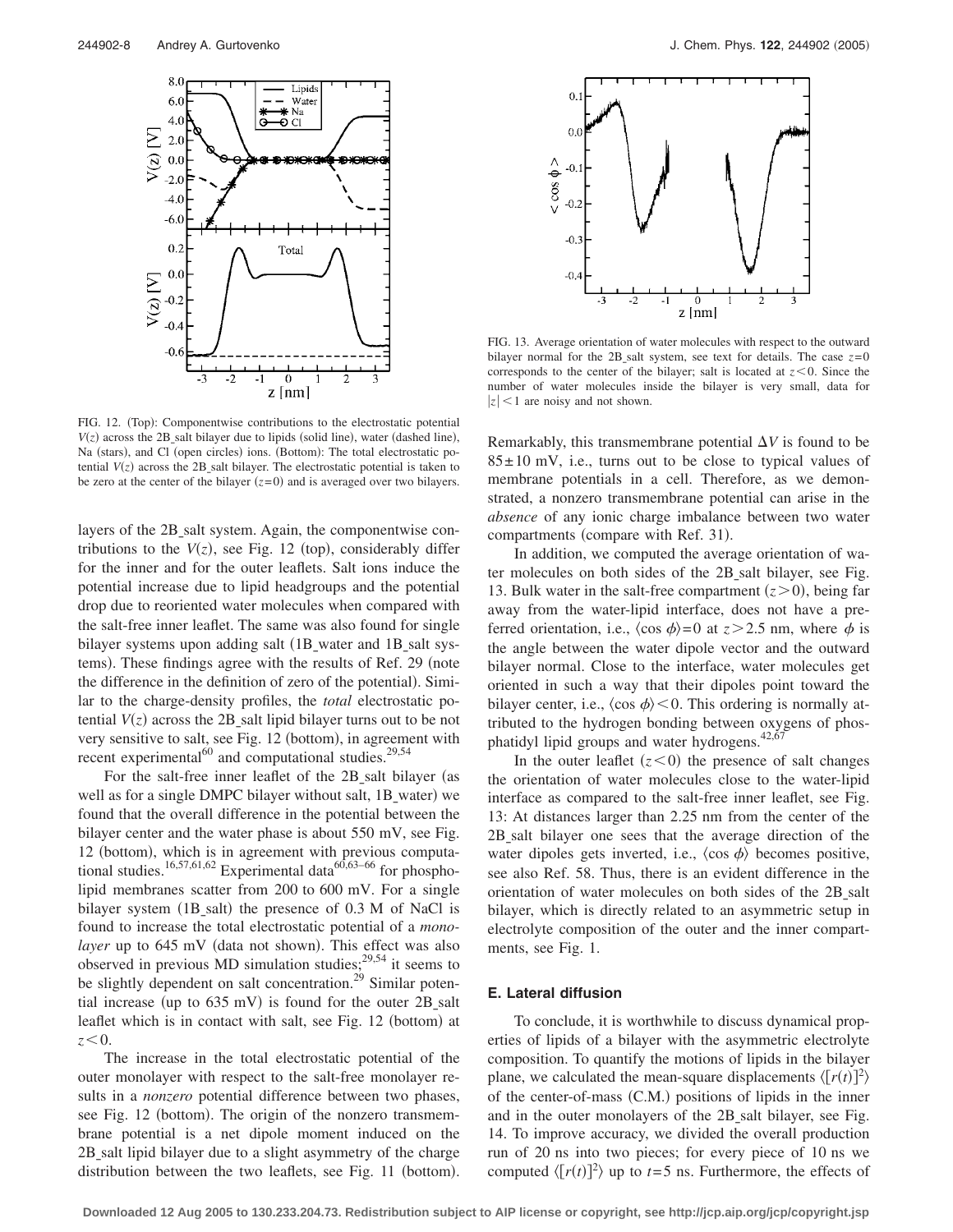

FIG. 14. Mean-square displacements  $\langle [r(t)]^2 \rangle$  of DMPC lipid molecules of the salt-free inner leaflet (solid line) and of the outer leaflet which is in contact with NaCl salt (dashed line).

the motion of C.M. of two monolayers relative to each other as well as barostat effects were excluded. In practice, we computed the mean-square displacements following the standard approach described elsewhere.<sup>44</sup> Figure 14 clearly shows that the mobility of lipids in the inner, salt-free leaflet is higher than that for lipids in the outer leaflet which is in contact with salt. Remarkably, this is despite of the fact that both leaflets have the same area.

The lateral diffusion of lipid molecules is normally characterized by the lateral diffusion coefficient *DL* defined from

$$
D_L = \lim_{t \to \infty} \frac{1}{4t} \langle [r(t)]^2 \rangle, \tag{1}
$$

i.e., from the slope of the mean-square displacements  $\langle [r(t)]^2 \rangle$  of C.M. of lipids in the bilayer plane. For the lateral diffusion coefficient we found  $D_L = (14.2 \pm 4.2)$  $\times 10^{-8}$  cm<sup>2</sup>/s for the inner leaflet and  $D_L=(9.3\pm 1.4)$  $\times 10^{-8}$  cm<sup>2</sup>/s for the outer leaflet. Remarkably, the value of  $D_L$  for the salt-free DMPC leaflet is within the range of experimentally observed values. $68-71$  Thus, adding salt to the outer leaflet decreases the lateral lipid self-diffusion and results in a notable difference in the lateral mobility of lipids in two monolayers of the membrane.

Our finding agrees with the results of Ref. 29, where similar decrease in the lipid self-diffusion under the influence of NaCl was found both experimentally and through MD simulations. The decrease was attributed to the formation of tight lipid-sodium ion complexes with reduced mobility.<sup>29</sup> In our case the influence of such complexes on the lipid mobility is even more pronounced since the outer and the inner leaflets, being two sides of the same membrane, have the same area. We also estimated the lateral diffusion coefficients for single bilayers (1B\_water and 1B\_salt systems). The results are consistent with those for the double bilayer case, namely, salt is found to decrease the lipid selfdiffusion. A quantitative comparison of  $D<sub>L</sub>$  for the double and single bilayer systems is, however, difficult because our production run is not long enough (20 ns) to provide sufficient statistical accuracy in determining the lateral diffusion coefficients (compare with Refs. 29, 43, and 44).

## **IV. CONCLUSIONS**

Electrostatic interactions between lipid membranes and salt ions have attracted substantial interest since they are essential for the structure and stability of the membranes and are presumed to affect many biologically relevant processes such as membrane fusion and insertion of proteins into membranes. The main goal of this work is to model a situation which occurs in a biological cell: The specific electrolyte composition inside of the cell differs greatly from that of the surrounding fluid. For this purpose we perform extensive 50-ns MD simulations of a single-component DMPC lipid bilayer which separates two aqueous compartments with different salt concentrations: The salt-free "inner" compartment and the "outer" compartment containing 0.3 M of NaCl salt.

Our atomistic MD study demonstrates that monovalent salt, being in contact with only one leaflet of an initially symmetrical membrane, induces a pronounced *asymmetry* in the structural, electrostatic, and dynamic properties of the membrane leaflets. Sodium ions penetrate deep into the membrane up to the carbonyl region of the outer (in contact with salt) leaflet, bind to its lipid molecules, and result in the formation of "Na-lipids" complexes (preferably consisting of three and of four lipids). Chloride ions do not penetrate that deep and are located in the aqueous phase close to the waterlipid interface; their attractive interactions with choline groups of lipids of the outer leaflet seem to be responsible for a substantial (more vertical) reorientation of the PC lipid headgroups with respect to the outward bilayer normal (by about 9°) as compared to the inner, salt-free leaflet. Furthermore, the lateral mobility of lipids of the outer (in contact with salt) leaflet is reduced by the above-mentioned formation of massive lipid complexes with sodium ions. This leads to a considerable difference in diffusion coefficients of lipids of the two leaflets of the bilayer.

The salt-induced reorientation of lipid headgroup dipoles, being coupled with a reorientation of water dipoles, leads to a noticeable difference in the charge-density profiles (as well as in the electrostatic potentials) of membrane constitutes on different sides of the bilayer. The overall charge density of the bilayer turns out to be almost insensitive to the presence of salt. However, there is a slight asymmetry in the charge distribution between the two bilayer leaflets; the asymmetry induces a nonzero dipole moment on the bilayer. This leads, in turn, to a *nonzero* potential difference  $\Delta V$  between the two aqueous phases. Remarkably, this transmembrane potential  $\Delta V = 85 \pm 10$  mV is of the same order as the membrane potential in a cell. Thus, a nonzero transmembrane potential can arise *without* ionic charge imbalance between two aqueous compartments.

All in all, the atomistic molecular-dynamics study of a PC lipid membrane separating electrolyte buffers of different ionic compositions allows us to shed more light on a fundamental problem of the influence of salt ions on lipid components of biological membranes. To implement such a study we needed to use a double bilayer setup implying two lipid